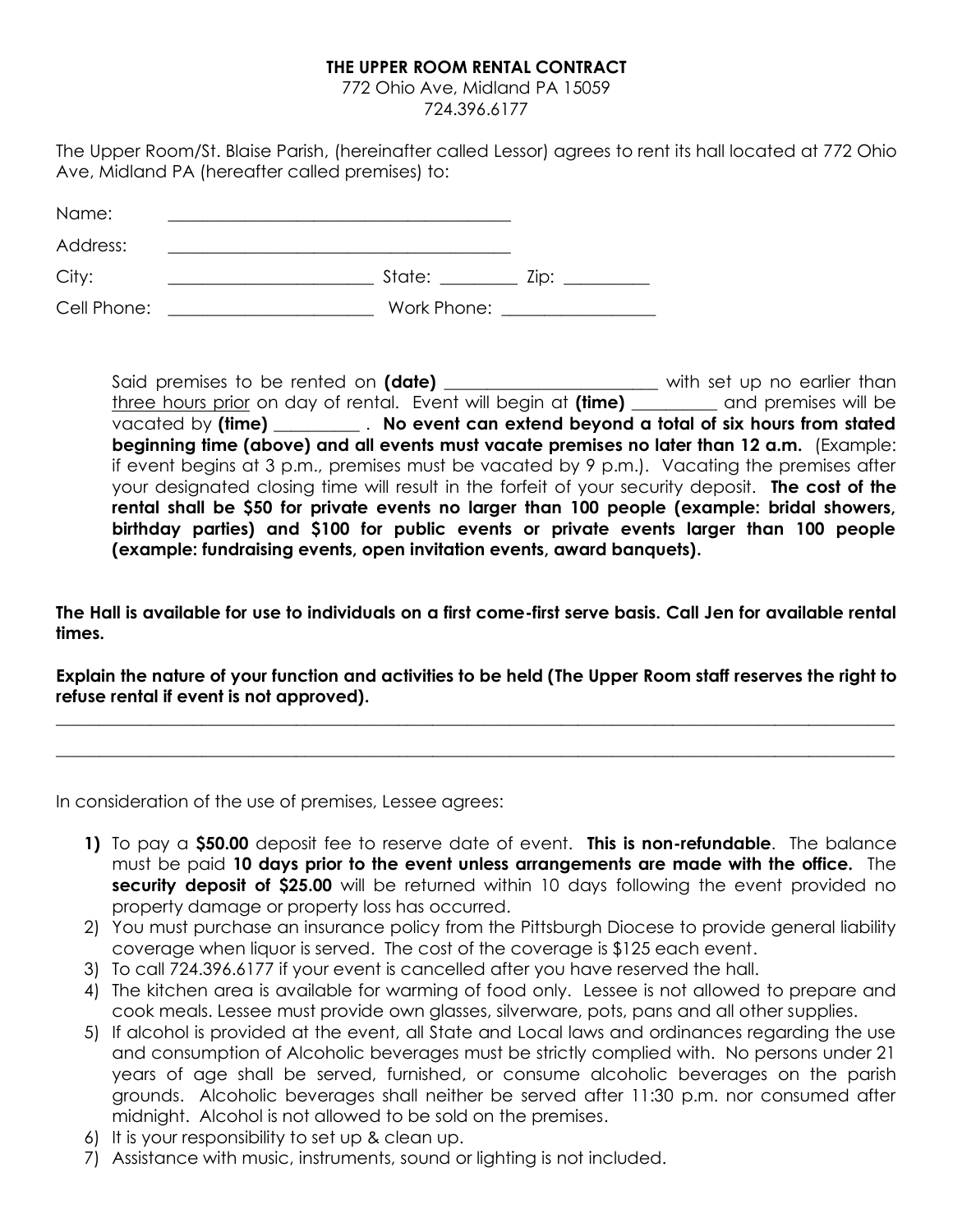- 8) The computer lab is not available for use during events.
- 9) This is a smoke-free facility and smoking will not be permitted anywhere in the facility, including the restroom areas. Anyone violating this rule will be asked to leave the premises.
- 10)Abusive or profane language and violent behavior will not be allowed at any time.
- 11)When finished leave the premises, including kitchen & stove, neat, clean, and free of materials that were brought in for the event. All trash must be gathered, placed in the receptacles provided and taken to dumpster. All decorations must be removed including area outside hall. Parking area must be left free of trash, bottles, etc.
- 12) The Lessee is liable for any theft or damage to the premises or property, or both arising from the negligence of lessee or lessee's patrons, clients, friends, invitees, licensees, or others whom the Lessee permits to come on the premises. Lack of supervision of such persons who remain on the premises shall be considered as negligence.
- 13) The Lessee shall be liable for any and all personal injuries sustained on the premises as a result of Lessee's use of the premises.
- 14) To discharge, release and hold harmless the Lessor, Lessor's employees, Saint Blaise, the Diocese of Pittsburgh, the Bishop of Pittsburgh, and their successors and assigns, from debts, claims and demands, costs, expenses, damages, actions and causes of action, which Lessee, Lessee's patrons, clients, friends, licensees, or others whom lessee permits to come upon premises, may now have or may herafter have as a result of Lessee's use of the premises during the time above stated, whether arising from personal injuries, theft, property damage or any other cause whatsoever.

|                  |                                        | IN WITNESS WHEREOF, the parties have set their hands on this day (date) _____________. |                              |
|------------------|----------------------------------------|----------------------------------------------------------------------------------------|------------------------------|
|                  |                                        |                                                                                        |                              |
|                  |                                        | Lessor                                                                                 |                              |
|                  |                                        | Lessee (must be 21)                                                                    |                              |
|                  |                                        |                                                                                        | Name of Organization         |
|                  |                                        | (FOR OFFICE USE ONLY)                                                                  |                              |
| Rental Due: \$50 |                                        | Security: \$25                                                                         |                              |
|                  | Date Total Due                         | Amount Paid                                                                            | <b>Balance</b>               |
|                  | Security Deposit Paid? Y/N _________   |                                                                                        |                              |
|                  |                                        |                                                                                        |                              |
|                  | Security Deposit Refund? Y/N _________ |                                                                                        | Check # _______ Date _______ |